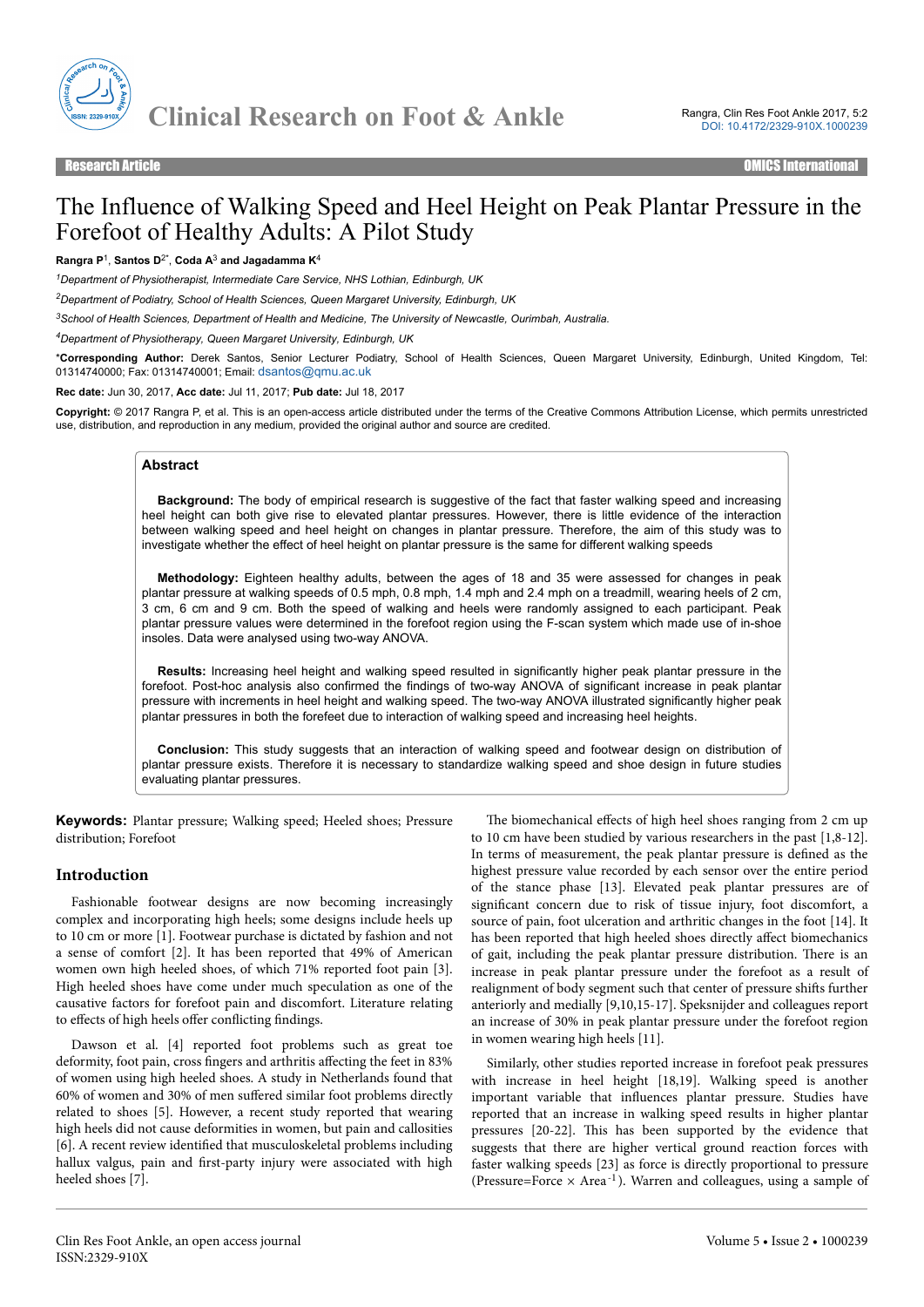**Citation:** Rangra P, Santos D, Coda A, Jagadamma K (2017) The Influence of Walking Speed and Heel Height on Peak Plantar Pressure in the Forefoot of Healthy Adults: A Pilot Study. Clin Res Foot Ankle 5: 239. doi:10.4172/2329-910X.1000239

Page 2 of 6

19 men, reported that pressures increased by 91% to 289% when the walking speed changed from 0.045 and 1.79 m/s and concluded that a linear relationship exists between speeds and peak plantar pressure in heel, medial forefoot and toes [21]. Similarly, other studies have established a positive correlation between walking speed and peak plantar pressure in various regions of foot [22,24]. It is evident from the literature that speed can influence plantar pressures. Despite this, many researchers who investigated the effects of heel height on plantar pressure haven't considered the effect of potentially confounding variable such as speed.

To Summarize, speed and shoe heel height themselves have an effect on plantar pressure distribution [11,18-21,24], but there is limited evidence with regards to the interaction between speed and heel height on changes in peak plantar pressure. Нerefore, the aim of this study is to investigate whether the effect of heel height on plantar pressure is the same for different walking speeds.

## **Methods**

#### **Ethics**

Ethical approval was granted from the Queen Margaret University, Edinburgh Research Ethics Committee.

#### **Participants**

Eighteen healthy adults (10 females and 8 males), aged 18-35 years, were recruited using a convenient sampling technique. Participants with history of foot pain, foot deformities, diabetes, peripheral neuropathy were excluded from this study. Нe average age, weight and height of the participants were  $25 \pm 2.7$  years,  $60.3 \pm 10.9$  kg and 166.5 ± 9.0 cm, respectively.

#### **Materials and instrumentation**

All participants were provided appropriately fitted generic shoes from the same manufacturer and standard design. Custom made heels from ethyl vinyl acetate were fitted on the shoes. Нese heels were grinded at an angle so to obtain a functional toe spring angle; to mimic high heeled shoes available in the market.

Additionally, the sole of the shoes was semi-flexible which helped in maintaining the toe spring angle while walking. Нe heights of the heels were as follows: 2 cm (neutral), 3 cm (low), 6 cm (medium) and 9 cm (high). Нese increments were added externally on to the shoes (Figure 1).



Figure 1: Heels made from ethyl vinyl acetate 9 cm (right) and 3 cm (left), respectively.

The plantar pressure was measured using F-scan system (Tekscan Inc. South Boston, MA, USA). Нis system consists of 960 sensors per insole which accounts for spatial resolution of 3.9 sensors/cm<sup>2</sup>. The sampling frequency was setup to 120 Hz which was deemed appropriate for this study.

The selected frequency is higher than required to average walking speed recommended by the manufacturer. A treadmill (Tunturi® 40) with an operating speed of 0.5 to 12.5 mph was used to regulate walking speed.

### **Procedure**

The shoes were fitted with the F-scan insoles. Participants did not wear socks and shoe laces for all participants were tied by the examiner. This was done to standardize the procedure as different socks and tightness of shoe lacing are known to influence plantar pressure [25,26]. Prior to testing all participants walked on the treadmill wearing shoes of the particular heel height assigned randomly at a self-selected speed and zero inclination for 5 minutes. This was done to familiarize the participants to the various heel heights, treadmill and for conditioning sensors.

The insoles were then calibrated according to the manufacturer's guidelines. All testing was carried out in a single session lasting 40-50 minutes. For each participant the walking speeds of 0.5 mph, 0.8 mph, 1.4 mph and 2.4 mph on the treadmill and heel heights 2 cm, 3 cm, 6 cm and 9 cm were both, randomly assigned. Computer generated randomization was used for the order of walking speed and heel height. For each respective speed and heel height a recording of 3 trials was made by the F-scan system.

Each trial consisted of a mid-gait approach. In this approach recording was initiated after a number of steps had been taken.

Additionally, a delay recording was setup for 5 seconds, to help the record the data after a few steps. The distance walked on the selected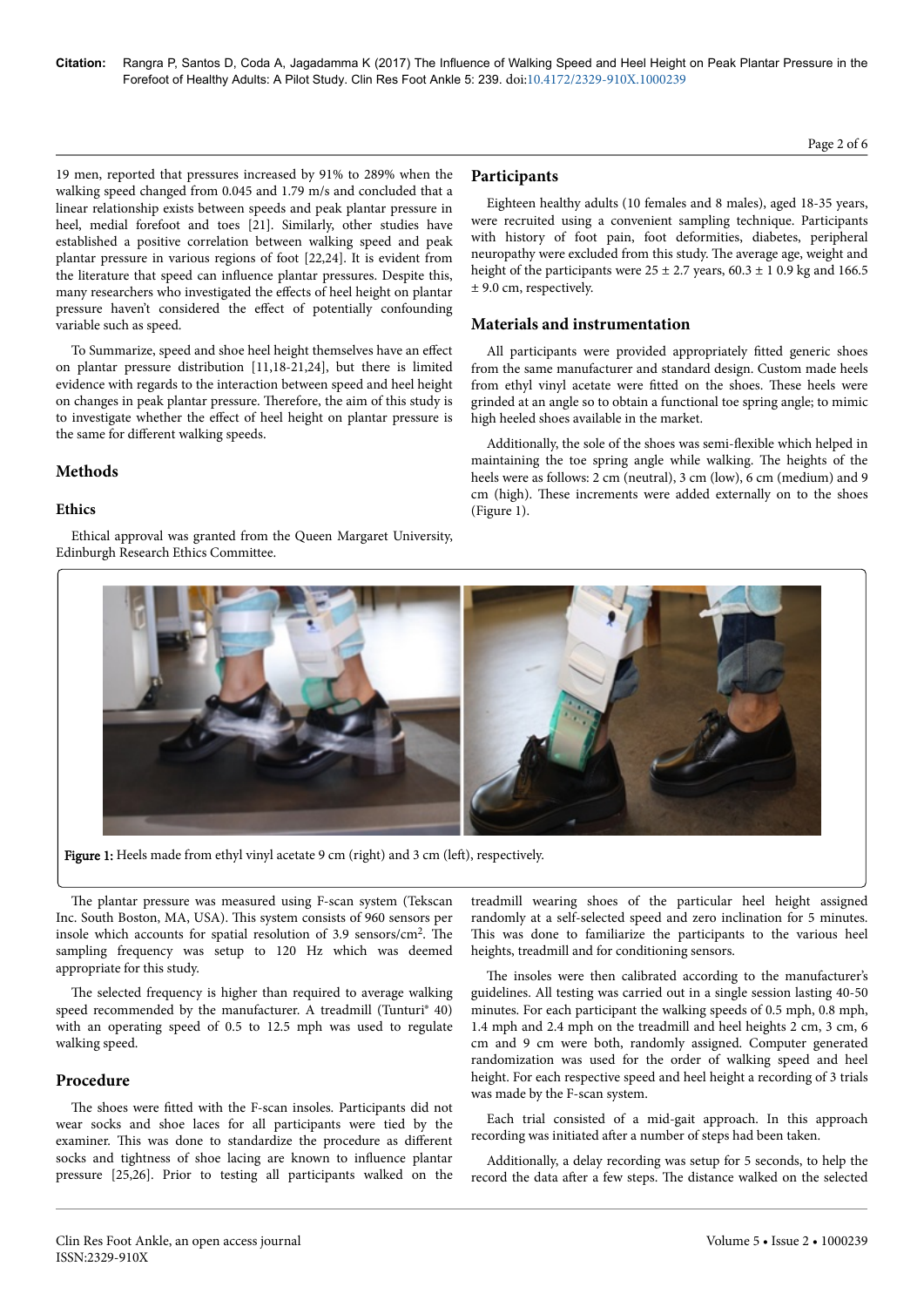Page 3 of 6

speed and heel height was approximately 12 steps for each foot (6 gait cycles). Нe recording was generated throughout the 6 gait cycles and the middle 3 steps were used to extrapolate peak plantar pressure measurements generated during the entire stance phase. Нe 3 selected recordings were then averaged for each foot.

## **Data processing and analysis**

Peak plantar pressure (KPa) was measured in the forefoot region. The forefoot was considered the metatarsal heads and toes [27]. For the analysis, a mask encompassing the forefoot region was defined in the F-scan software version 6.30. Peak plantar pressure values and its distribution were extracted from this mask (forefoot region).

A Shapiro-Wilks test was carried out and data was normally distributed (p>0.05) hence a two-way Analysis of Variance (repeated measures) was carried out. Нis was followed by post-hoc pair wise comparisons using paired t-tests with applied Bonferroni corrections,

to compare between different heel heights and walking speeds and overall interaction between walking speeds and heel heights.

The interaction between walking speed and heel height was further explored through an interaction graph. Post hoc simple effects statistical analysis was not carried out to evaluate interaction between heel height and walking speed owing to the small sample size.

#### **Results**

Two-way ANOVA for repeated measures indicated a statistically significant effect of heel height on peak pressure for left (F(1,17)=66.9,  $p < 0.001$ ) and right  $(F(1,17)=97.9, p < 0.001)$  forefoot. Post hoc comparisons showed that peak pressure in the both feet was significantly different between every heel height. Table 1 shows pairwise comparison of individual levels of heel height on peak plantar pressure.

|                                      |            | <b>Left Forefoot</b>      |            |            | <b>Right Forefoot</b>     |            |            |  |  |  |
|--------------------------------------|------------|---------------------------|------------|------------|---------------------------|------------|------------|--|--|--|
| Heel (I)                             | Heel $(J)$ | Mean Difference (I-<br>J) | Std. Error | p          | Mean Difference (I-<br>J) | Std. Error | p          |  |  |  |
| 2 cm                                 | 3 cm       | $-104.8$                  | 21.7       | $0.001*$   | $-51.2$                   | 13.7       | $0.009*$   |  |  |  |
| 2 cm                                 | 6 cm       | $-126.5$                  | 18.5       | $< 0.001*$ | $-93.6$                   | 12.8       | $< 0.001*$ |  |  |  |
| 2 cm                                 | 9 cm       | $-318.6$                  | 36.3       | $< 0.001*$ | $-286.2$                  | 21.2       | $< 0.001*$ |  |  |  |
| 3 cm                                 | 6 cm       | $-21.8$                   | 7.2        | $0.046*$   | $-42.4$                   | 12.0       | $0.014*$   |  |  |  |
| 3 cm                                 | 9 cm       | $-213.8$                  | 21.1       | $< 0.001*$ | $-235.1$                  | 25.7       | $< 0.001*$ |  |  |  |
| 6 cm                                 | 9 cm       | $-192.1$                  | 23.2       | $< 0.001*$ | $-192.7$                  | 17.8       | $< 0.001*$ |  |  |  |
| *Statistically significant at P<0.05 |            |                           |            |            |                           |            |            |  |  |  |

Table 1: Depicts pairwise comparison of individual levels of heel height on the measures of peak plantar pressure (KPa).

ANOVA also showed a significant effect of walking speed on peak pressure in the left (F(1,17)=238.9, p<0.001) and right (F(1,17)=383.3, p<0.001) forefoot. Post hoc comparisons demonstrated significantly higher peak plantar pressure for every increase in walking speed. Table 2 illustrates pairwise comparison of individual levels of walking speed on peak plantar pressure. Figure 2 Illustrates peak plantar pressure across the left (a) and right (b) forefoot with increasing heel height and walking speed.

The main effect for two-way ANOVA illustrated a significant interaction between heel height and walking speed for left (F(1,17)=28.3, p<0.0005) and right (F(1,17)=39.8, p<0.0005) forefoot, respectively.

The interaction graph (Figure 3) shows changes in peak plantar pressure with respect to increase in heel height and walking speed. At 2 cm of heel height, the plantar pressures were consistently lower at all speeds when compared to the other heel heights. For heel heights of 3 cm and 6 cm, the peak pressures were similar for all speeds except 1.4 mph which showed a slightly higher peak pressure for 6 cm heel in comparison to 3 cm heel. Нe most prominent trend in these graphs was the plantar pressure was substantially increased with 9 cm heel height while walking at 1.4 mph and 2.4 mph which may have clinical implications.

|                                      |              | <b>Left Forefoot</b>                 |               |            | <b>Right Forefoot</b>                |               |            |  |  |  |
|--------------------------------------|--------------|--------------------------------------|---------------|------------|--------------------------------------|---------------|------------|--|--|--|
| Speed<br>(1)                         | Speed<br>(J) | Mean<br><b>Difference</b><br>$(I-J)$ | Std.<br>Error | р          | Mean<br><b>Difference</b><br>$(L-I)$ | Std.<br>Error | p          |  |  |  |
| 0.5<br>mph                           | 0.8<br>mph   | $-78.1$                              | 8.7           | $< 0.001*$ | $-51.2$                              | 13.6          | $0.009*$   |  |  |  |
| 0.5<br>mph                           | 1.4<br>mph   | $-209.3$                             | 14.4          | $< 0.001*$ | $-93.6$                              | 12.8          | $< 0.001*$ |  |  |  |
| 0.5<br>mph                           | 2.4<br>mph   | $-282.5$                             | 12.8          | $< 0.001*$ | $-286.2$                             | 21.2          | $< 0.001*$ |  |  |  |
| 0.8<br>mph                           | 14<br>mph    | $-131.2$                             | 10.7          | $< 0.001*$ | $-42.4$                              | 11.9          | $0.014*$   |  |  |  |
| 0.8<br>mph                           | 2.4<br>mph   | $-204.5$                             | 13.2          | $< 0.001*$ | $-235.05$                            | 12.7          | $< 0.001*$ |  |  |  |
| 1.4<br>mph                           | 2.4<br>mph   | $-73.2$                              | 9.1           | $< 0.001*$ | $-192.7$                             | 17.76         | $< 0.001*$ |  |  |  |
| *Statistically significant at P<0.05 |              |                                      |               |            |                                      |               |            |  |  |  |

Table 2: Illustrates pairwise comparisons of individual levels of walking speed on peak plantar pressure (KPa).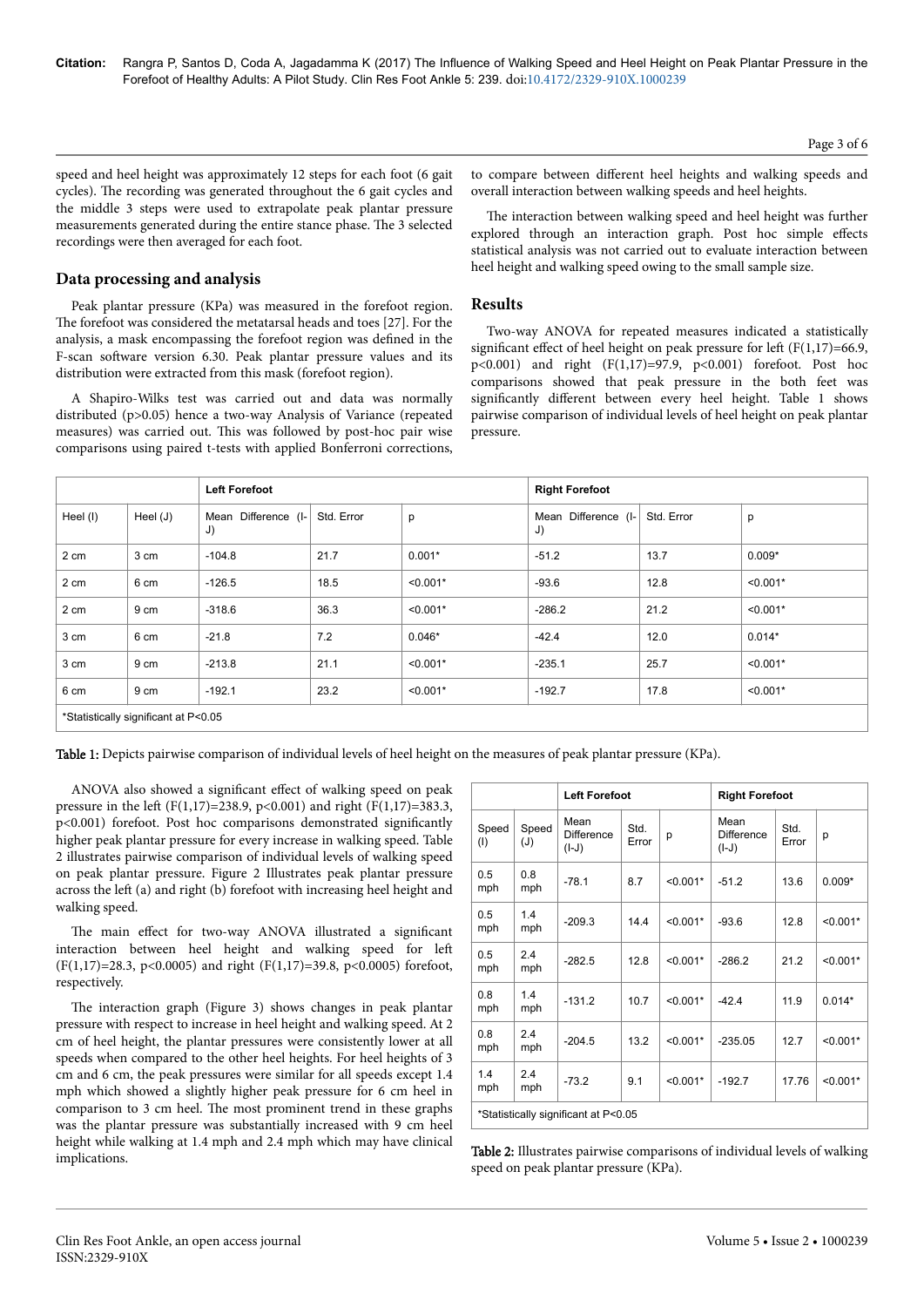

Figure 2: Illustrates peak plantar pressure across the left (a) and right (b) forefoot with increasing heel height and walking speed.



Figure 3: Graph showing interaction between walking speeds and heel heights for peak plantar pressures in both left and right feet.

# **Discussion**

Results from the current study demonstrated that increasing heel height and walking speed resulted in higher peak pressures in the forefoot. Нe pressure in the forefoot increased significantly as the height of the heel increased. High heeled shoe causes the body segment to realign such that the centre of pressure in the foot shifts anteriorly and medially. Higher peak plantar pressure in the forefoot with increasing heel height is caused primarily by increase in Ground Reaction Forces (GRF) due to altered position of the ankle and centre of mass during the gait cycle [16,17]. Нis is in line with previous studies evaluating peak plantar pressure in heeled shoes [19,23,28,29]. In the current study, post-hoc analysis using Bonferroni's correction

indicated all forefoot comparisons as statistically significant even when the increment of heel is as low as 1 cm.

In the current study increase in walking speed elicited increase in peak plantar pressure in the forefoot regions. Similar increases were reported by previous studies evaluating speed and plantar pressure relationship [14,21,22,24,30]. However, most studies have included speeds higher than current the study in their comparisons. Нe studies which included lower speeds comparable to current study also reported increase in peak plantar pressure in forefoot region with increase in speed [21,22]. Segal and colleagues [22] reported increase in peak plantar pressure in central and medial forefoot regions with initial increase in speed which is comparable to current study, but found that the plantar pressure plateaued at higher speeds. It is evident

#### Page 4 of 6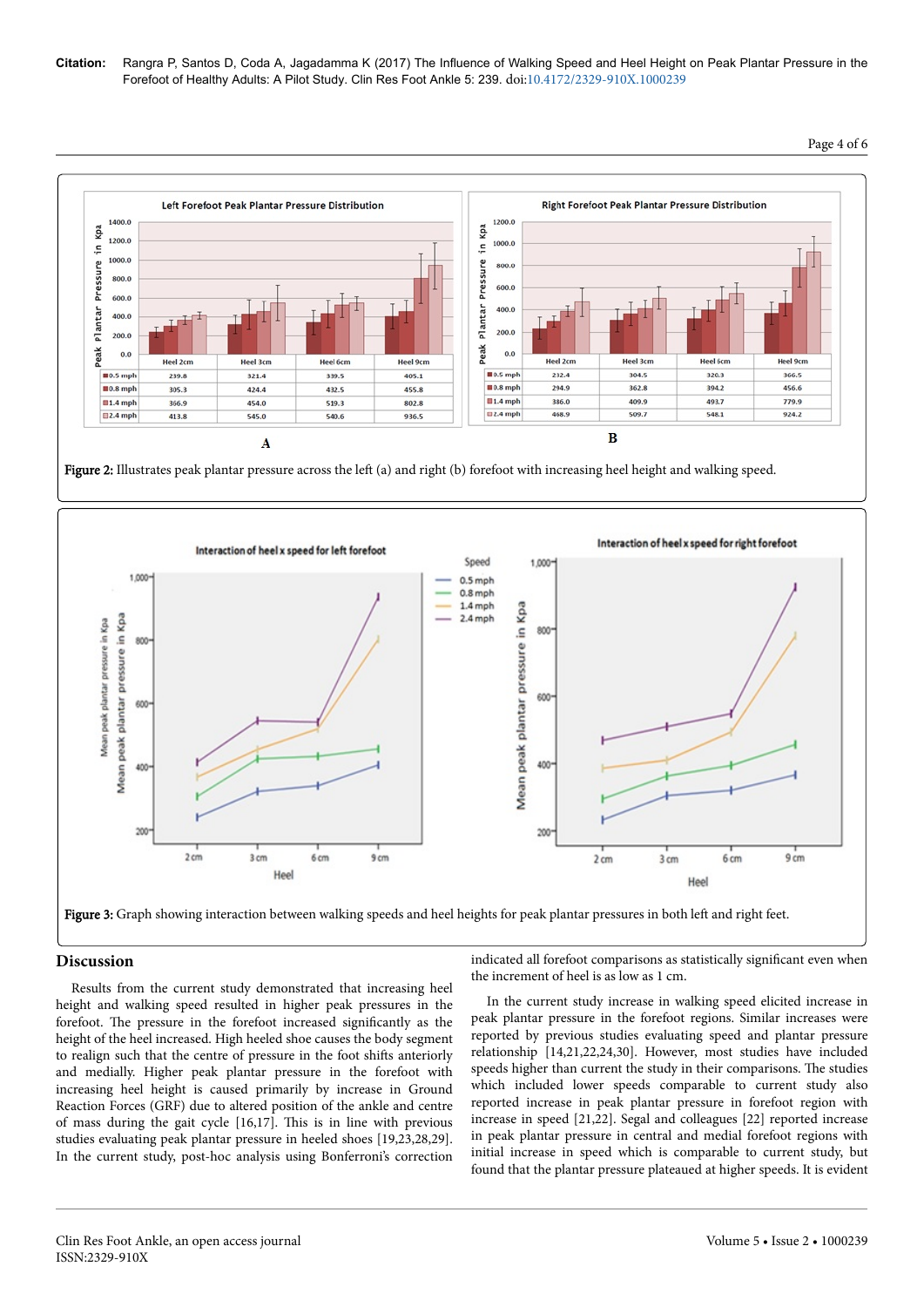that increase of walking speed even at lower speeds has a significant effect on peak plantar pressure in the forefoot region.

Two-way ANOVA reported significant interaction of heel height and walking Speed. This suggests that the differences in peak plantar pressures in forefoot with increasing heel height are influenced by changes in walking speed. Heel of 9 cm at all the walking speeds (0.5, 0.8, 1.4 and 2.4 mph) consistently showed the most increment in forefoot plantar pressures when compared to the other heel sizes in both feet. However, it is important to notice that peak plantar pressure at lower walking speeds of 0.5 mph and 0.8 mph with 9 cm heel resulted fairly within the range of highest peak plantar pressure exerted by all heels less than 9 cm. Нis trend implies for both feet.

The interaction graphs show trends indicating high peak plantar pressure due to interaction of walking speed and heel height at higher speeds while wearing 9 cm heel. Higher peak plantar pressures are associated with increased pain and discomfort in the foot [10,15]. Therefore, there is a need to further evaluate and study such interactions of confounding variables that lead to increased forefoot loading. Increased loading of forefoot, may co-relate to various studies reporting discomfort and pain in the forefoot of individuals using high heel shoes on a regular basis. However, it is important to keep in mind that the interactions were not examined statistically, but they help to understand what drives the interaction. Further evaluation using bigger sample with simple effect analysis may provide further evidence to support this trend.

In this study, the average values of peak plantar pressure recorded at the highest speed at various heel heights are higher than previous studies [21,22] which used standardised heel height shoes and included comparable speeds. Нe increased plantar pressure associated with interaction of walking speed and high heel shoes may be one of the reasons for this study to report higher mean pressure values. Therefore, collective findings of this study are suggestive of the need for standardization of walking speed and footwear design when assessing plantar pressure distribution in future researches. However, more research is needed to substantially establish these findings.

Overall the results should be interpreted with caution in the light of the various factors affecting peak plantar pressure measurement. As evidence indicate, in this study plantar pressure may have been influenced by structural and function dynamics of foot, footwear design; especially heel design, shoe lacing, foot-sole interface, in shoe displacement and the device measuring the pressure itself [25,31,32]. There are several limitations to the current study. The experience of wearing high heel might be a factor. Several subjects had limited or no experience of using high heels up to 9 cm. In future, a study could compare experienced verses inexperienced high heel uses. In addition, the walking surface in this study was a treadmill it may alter the normal gait pattern. Another important limitation is the small sample size. Therefore, the plantar pressure changes noted may be applicable to the sample only. Better recruitment strategies may be used in the future studies. Further research may be carried out to compare selfselected walking speed with various controlled walking speeds with high heeled shoes. Measuring pressure-time integrals may indicate the amount of time the pressure is applied to different regions of the foot.

## **Conclusion**

Forefoot loading (i.e. peak plantar pressure) in the forefoot region is influenced by confounding variables such as walking speed and heel height of the shoes. Нis study suggests that an interaction exists between speed and footwear design (height heels) on distribution of plantar pressure. Нere is a need to further evaluate such interactions that result in higher plantar pressures, as plantar pressures are associated with foot pain and discomfort. Нere may be a need to standardize walking speed and heel height in future studies evaluating or comparing plantar pressures between subjects.

### **References**

- 1. [Gu Y, Ren X, Li J, Rong M \(2010\) Plantar pressure distribution during](http://dx.doi.org/10.1504/IJECB.2010.035262) [high-heeled latin dancing. Int J Exp Comp Biomec 1: 296.](http://dx.doi.org/10.1504/IJECB.2010.035262)
- 2. [Au EYL, Goonetilleke RS \(2007\) A qualitative study on the comfort and](http://dx.doi.org/10.1016/j.apergo.2006.12.002) fit [of ladies' dress shoes. Appl Ergon 38: 687-696.](http://dx.doi.org/10.1016/j.apergo.2006.12.002)
- 3. Americal podiatric medical association (APMA) (2014) Opinion research on foot health and care findings from a survey of 1000 US adults.
- 4. Dawson J, Нorogood [M, Marks S, Juszczak E, Dodd C, et al. \(2002\)](http://dx.doi.org/10.1093/pubmed/24.2.77) Нe [prevalence of foot problems in older women: A cause for concern. J](http://dx.doi.org/10.1093/pubmed/24.2.77) [Public Health Med 24: 77-84.](http://dx.doi.org/10.1093/pubmed/24.2.77)
- 5. [Postema K, Burm PE, Zande ME, Limbeek JV \(1998\) Primary](https://doi.org/10.3109/03093649809164455) metatarsalgia: Нe influence [of a custom moulded insole and a rockerbar](https://doi.org/10.3109/03093649809164455) [on plantar pressure. Prosthet Orthot Int 22: 35-44.](https://doi.org/10.3109/03093649809164455)
- 6. [Borchgrevink GE, Viset AT, Witsø E, Schei B, Foss OA \(2016\) Does the](http://dx.doi.org/10.1016/j.fas.2015.10.004) [use of high-heeled shoes lead to fore-foot pathology? A controlled cohort](http://dx.doi.org/10.1016/j.fas.2015.10.004) [study comprising 197 women. Foot Ankle Surg 22: 239-243.](http://dx.doi.org/10.1016/j.fas.2015.10.004)
- 7. [Barnish MS, Barnish J \(2016\) High-heeled shoes and musculoskeletal](https://doi.org/10.1136/bmjopen-2015-010053) [injuries: A narrative systematic review. BMJ Open 6: e010053.](https://doi.org/10.1136/bmjopen-2015-010053)
- 8. [Cowley EE, Chevalier TL, Chockalingam N \(2009\)](https://doi.org/10.7547/0990512) The effect of heel [height on gait and posture. J Am Podiatr Med Assoc 99: 512-518.](https://doi.org/10.7547/0990512)
- 9. [Yung-Hui L, Wei-Hsien H \(2005\)](https://doi.org/10.1016/j.apergo.2004.11.001) Effects of shoe inserts and heel height [on foot pressure, impact force, and perceived comfort during walking.](https://doi.org/10.1016/j.apergo.2004.11.001) [Appl Ergon 36: 355-362.](https://doi.org/10.1016/j.apergo.2004.11.001)
- 10. [Lee C, Jeong E, Freivalds A \(2001\) Biomechanical](http://dx.doi.org/10.1016/s0169-8141(01)00038-5) effects of wearing high[heeled shoes. Int J Ind Ergonomics 28: 321-326.](http://dx.doi.org/10.1016/s0169-8141(01)00038-5)
- 11. [Speksnijder CM, vd Munckhof RJH, Moonen SAFCM, Walenkamp](http://dx.doi.org/10.1016/j.foot.2004.10.001) GHIM (2005) The [higher the heel the higher the forefoot-pressure in ten](http://dx.doi.org/10.1016/j.foot.2004.10.001) [healthy women. Foot 15: 17-21.](http://dx.doi.org/10.1016/j.foot.2004.10.001)
- 12. [Luximon Y, Cong Y, Luximon A, Zhang M \(2015\)](https://doi.org/10.1016/j.humov.2015.04.003) Effects of heel base size, [walking speed, and slope angle on center of pressure trajectory and](https://doi.org/10.1016/j.humov.2015.04.003) [plantar pressure when wearing high-heeled shoes. Hum Mov Sci 41:](https://doi.org/10.1016/j.humov.2015.04.003) [307-319.](https://doi.org/10.1016/j.humov.2015.04.003)
- 13. Orlin MN, McPoil TG (2000) Plantar pressure assessment. Phys Ther 80: 399-409.
- 14. Burnfield [JM, Few CD, Mohamed OS, Perry J \(2004\)](http://dx.doi.org/10.1016/j.clinbiomech.2003.09.007) The influence of [walking speed and footwear on plantar pressures in older adults. Clin](http://dx.doi.org/10.1016/j.clinbiomech.2003.09.007) [Biomech 19: 78-84.](http://dx.doi.org/10.1016/j.clinbiomech.2003.09.007)
- 15. [Esenyel M, Walsh K, Walden JG, Gitter A \(2003\) Kinetics of high-heeled](http://dx.doi.org/10.7547/87507315-93-1-27) [gait. J Am Podiatr Med Assoc 93: 27-32.](http://dx.doi.org/10.7547/87507315-93-1-27)
- 16. Snow RE, Williams KR (1994) High heeled shoes: Their effect on center of mass position, posture, three-dimensional kinematics, rearfoot motion, and ground reaction forces. Arch Phys Med Rehabil 75: 568-576.
- Broch NL, Wyller T, Steen H (2004) Effects of heel height and shoe shape on the compressive load between foot and base: A graphic analysis of principle. J Am Podiatr Med Assoc 94: 461-469.
- 18. [Nyska M, McCabe C, Linge K, Klenerman L \(1996\) Plantar foot pressures](https://doi.org/10.1177/107110079601701103) [during treadmill walking with high-heel and low-heel shoes. Foot Ankle](https://doi.org/10.1177/107110079601701103) [Int 17: 662-666.](https://doi.org/10.1177/107110079601701103)
- 19. [Mandato MG, Nester E \(1999\)](http://dx.doi.org/10.7547/87507315-89-2-75) The effects of increasing heel height on [forefoot peak pressure. J Am Podiatr Med Assoc 89: 75-80.](http://dx.doi.org/10.7547/87507315-89-2-75)
- 20. [Rosenbaum D, Hautmann S, Gold M, Claes L \(1994\)](http://dx.doi.org/10.1016/0966-6362(94)90007-8) Effects of walking [speed on plantar pressure patterns and hindfoot angular motion. Gait](http://dx.doi.org/10.1016/0966-6362(94)90007-8) [Posture 2:191-197.](http://dx.doi.org/10.1016/0966-6362(94)90007-8)
- 21. [Warren GL, Maher RM, Higbie EJ \(2004\) Temporal patterns of plantar](http://dx.doi.org/10.1016/s0966-6362(03)00031-6) [pressures and lower-leg muscle activity during walking:](http://dx.doi.org/10.1016/s0966-6362(03)00031-6) Effect of speed. [Gait Posture 19: 91-100.](http://dx.doi.org/10.1016/s0966-6362(03)00031-6)